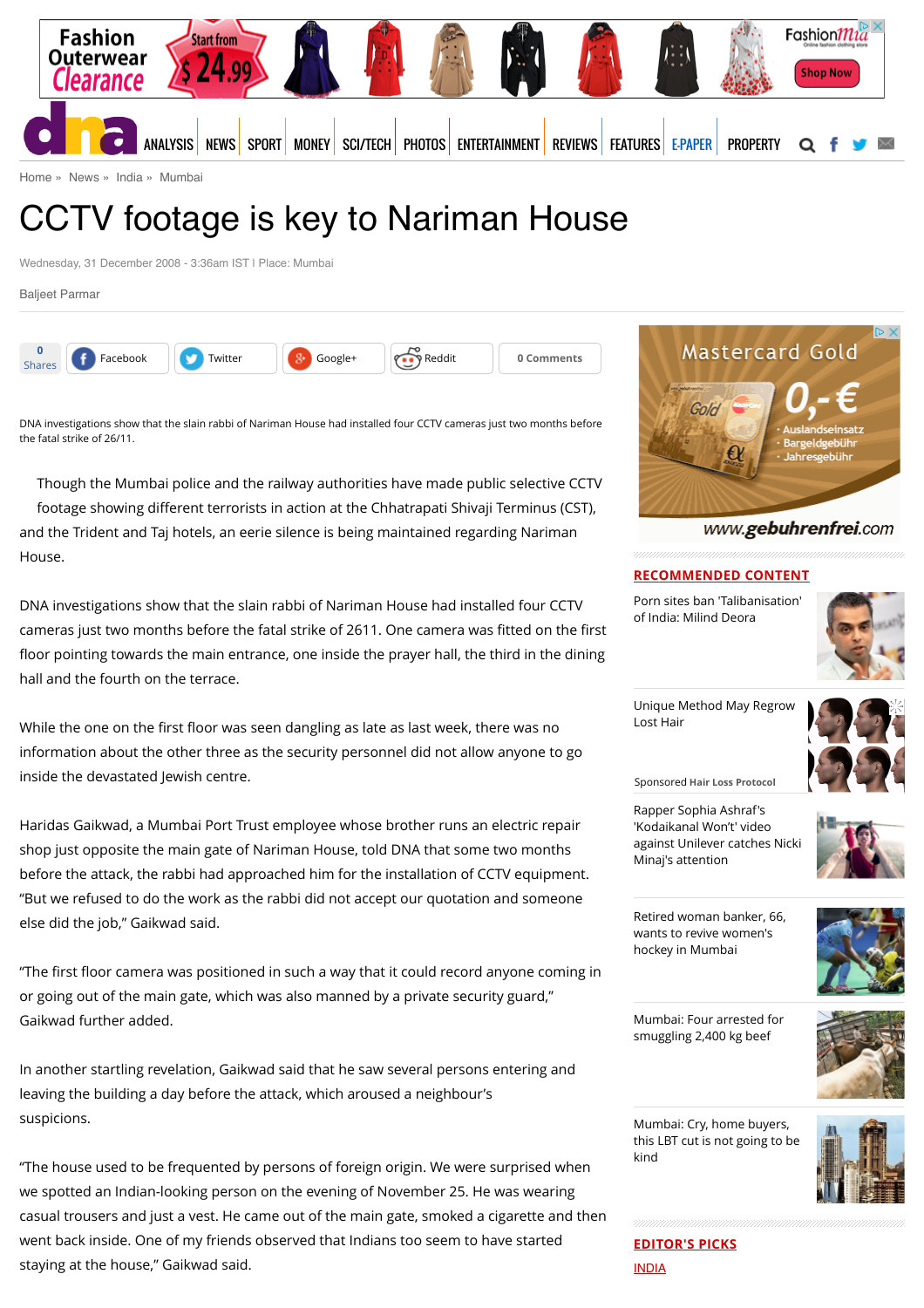"The very next day, November 26, at around 9.30pm, when I was standing outside my shop, I noticed two foreign-looking people and four Indian-looking men entering the house. They all were carrying dark-coloured heavy bags. While the two fair-skinned men took the lift, the other four remained behind. Within minutes, two other Indian-looking men came in. They were also carrying two heavy bags. They placed their bags next to the two earlier ones and left immediately," he added.

"At around 10pm, when we heard the first shots, we went near the house and found out that there was an exchange of fire going on at the upper floors. Some youngsters from nearby houses started throwing stones at the first floor where they had spotted some movement. I did not go with them as I was aware of the CCTV cameras and was scared that if I got caught on camera the cops would trouble me later," Gaikwad added. Gaikwad's version was supported by several others who were witness to the goings-on that day. "We saw four Indian-looking men going inside. Now we know that there were two terrorists who got killed. The question is, where are the other two?" asked a local shopkeeper.

All this can be ascertained from the CCTV camera footage which must be available with the investigative agencies.

Knowledgeable sources told DNA that the Israeli investigators must have prevailed upon their local counterparts not to reveal anything about the Nariman House episode as it would hamper their investigations.

| Last one of five cubs at       |
|--------------------------------|
| Etawah lion safari survives on |
| cow milk                       |

[193 Shares](http://www.dnaindia.com/mumbai/report-cctv-footage-is-key-to-nariman-house-1217742#) 3 [2 days ago](http://www.dnaindia.com/mumbai/report-cctv-footage-is-key-to-nariman-house-1217742#)

#### **[SCI/TECH](http://www.dnaindia.com/scitech)**

[What the world of gaming](http://www.dnaindia.com/scitech/report-immersion-is-the-name-of-the-game-2109432) holds in store for 2025



 $\rightarrow$  [117 Shares](http://www.dnaindia.com/mumbai/report-cctv-footage-is-key-to-nariman-house-1217742#)  $\bigcirc$  [3 days ago](http://www.dnaindia.com/mumbai/report-cctv-footage-is-key-to-nariman-house-1217742#)

## [SCI/TECH](http://www.dnaindia.com/scitech)

Yureka Plus and Yuphoria fl[ash sales today on Amazon](http://www.dnaindia.com/scitech/report-yureka-plus-and-yuphoria-flash-sales-today-on-amazon-india-2109499) India



### [ANALYSIS](http://www.dnaindia.com/analysis)

[The grim reality: Politics](http://www.dnaindia.com/analysis/editorial-the-grim-reality-politics-behind-yakub-memon-s-hanging-2109659) behind Yakub Memon's hanging



 $20$  Shares  $\bigcirc$  [3 days ago](http://www.dnaindia.com/mumbai/report-cctv-footage-is-key-to-nariman-house-1217742#)

#### **[ANALYSIS](http://www.dnaindia.com/analysis)**

[Why India needs to be worried](http://www.dnaindia.com/analysis/editorial-dnaedit-population-bomb-2109662) about its ticking population bomb

**[Most Viewed](http://www.dnaindia.com/mumbai/report-cctv-footage-is-key-to-nariman-house-1217742#mostviewed) [Most Shared](http://www.dnaindia.com/mumbai/report-cctv-footage-is-key-to-nariman-house-1217742#mostshared)** 



 $\rightarrow$  [172 Shares](http://www.dnaindia.com/mumbai/report-cctv-footage-is-key-to-nariman-house-1217742#)  $\bigcirc$  [3 days ago](http://www.dnaindia.com/mumbai/report-cctv-footage-is-key-to-nariman-house-1217742#)

|                                                                                 | Thousands throng Yakub Memon's funeral<br>227 Shares 3 days ago                                                  |  |
|---------------------------------------------------------------------------------|------------------------------------------------------------------------------------------------------------------|--|
|                                                                                 | Mumbai Police films Yakub Memon's funeral to<br>find 'known criminals'<br>47 Shares 3 2 days ago                 |  |
| Reddit<br>$8+$<br>Facebook<br>Twitter<br>Google+<br>0 Comments<br><b>Shares</b> | Maharashtra government to build expressway<br>between Mumbai and Nashik<br>80 Shares 3 2 days ago                |  |
| Jump to comments                                                                | Vistara rolls out mobile phone boarding pass<br>facility, other airlines to follow soon<br>235 Shares 2 days ago |  |
| <b>FROM AROUND THE WEB</b>                                                      | 10 cities from Maharashtra to be developed as<br>smart cities<br>7 Shares $\bigcirc$ 2 days ago                  |  |
|                                                                                 | <b>TOP STORIES FROM CITIES</b>                                                                                   |  |
|                                                                                 | Now, Somnath Bharti kicks up row with<br>'beautiful women' remark                                                |  |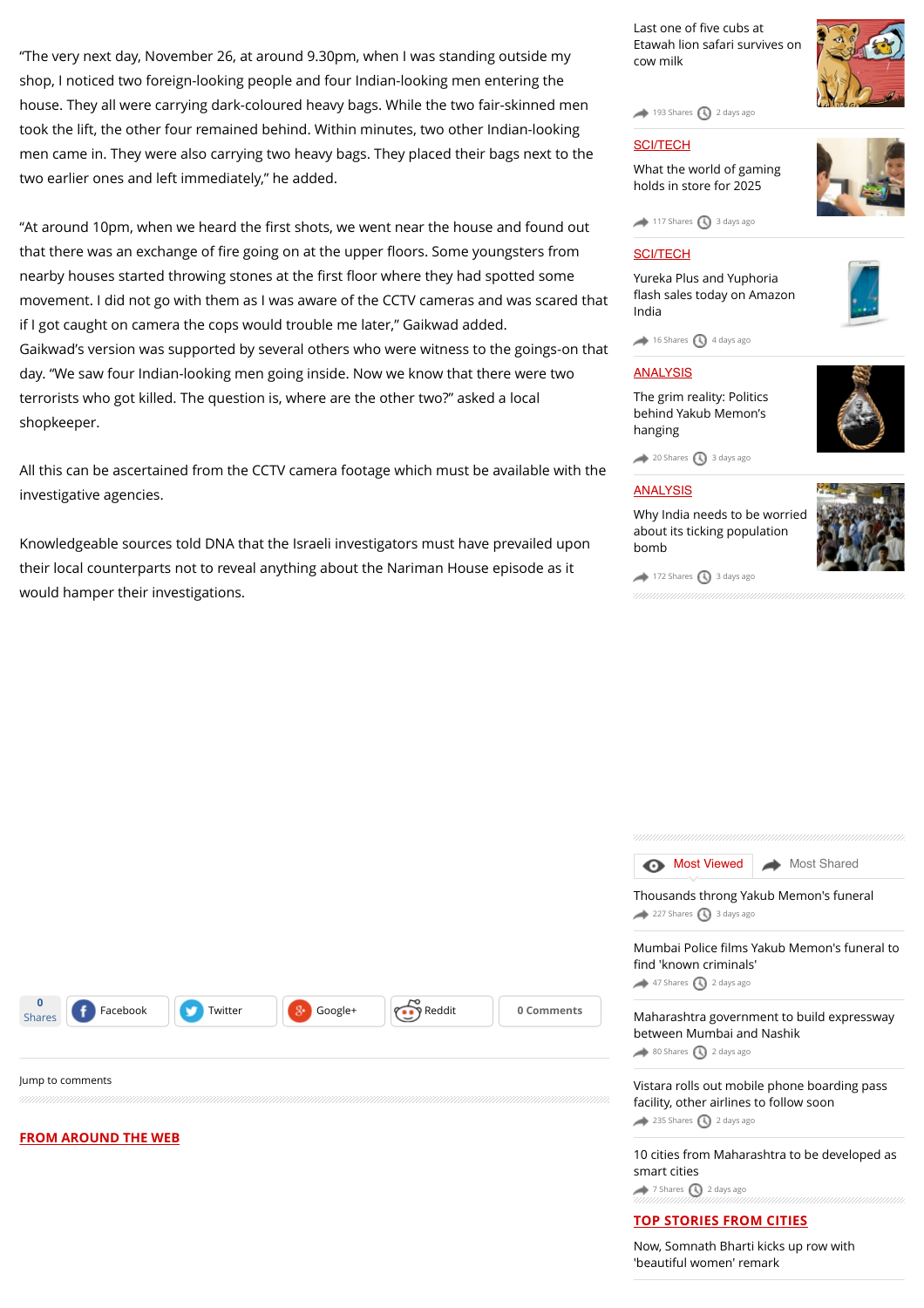

**[What Going On With the Tiny](http://www.ozy.com/acumen/whats-wrong-with-all-those-little-newborns/40384?utm_source=Outbrain&utm_medium=CPC&utm_campaign=INTL%20-%20All%20Clicks%20ALL%20Devices) Newborns in Korea?** OZY

**[10 Hot Cars Suitable For College](http://fryerschat.com/10-hot-cars-suitable-for-college-graduates/)**

**[How I learned perfect German &](http://www.babbel.com/en/magazine/language-chamaleon-one?slc=engmag-a2-vid-bv1-polyglotvid-ob&utm_source=outbrain&utm_medium=CON&utm_campaign=cd_engall_gen_cde_bv1_polyglotvid)**

**Graduates** Cars & Sport Talks



**[Welcome to Europe's Jihadi](http://www.ozy.com/fast-forward/welcome-to-europes-jihadi-corridor/60342?utm_source=Outbrain&utm_medium=CPC&utm_campaign=INTL%20-%20All%20Clicks%20ALL%20Devices) Corridor** OZY



**[History's Most Sadistic Serial](http://www.ozy.com/flashback/historys-most-sadistic-serial-killer/40585?utm_source=Outbrain&utm_medium=CPC&utm_campaign=INTL%20-%20All%20Clicks%20ALL%20Devices) Killer** OZY



**[25 Facts You Didn't Know About](http://cyber-breeze.com/20-game-of-throne-facts-that-change-perception/?utm_source=Outbrain&utm_medium=referral&utm_campaign=OB-Thrones-Int-Des) Game of Thrones** Entertain Me



**Ronda Rousey's U.F.C. [Dominance Evokes a Young Mike](http://www.nytimes.com/2015/08/01/sports/ronda-rouseys-ufc-dominance-evokes-a-young-mike-tyson.html?WT.mc_id=2015-AUGUST-OTB-INTL_AUD_DEV-0801-0831&WT.mc_ev=click&ad-keywords=IntlAudDev) Tyson** New York Times

Recommended by Outbrain [Delhi Police launches app for Character](http://www.dnaindia.com/delhi/report-delhi-police-launches-app-for-character-verification-report-2110745) Verification Report

[Two drown in Thane's Upvan lake](http://www.dnaindia.com/mumbai/report-two-drown-in-thane-s-upvan-lake-2110740)

Suspend obstructing members till end of [Parliament session, says Ramdas Athawale](http://www.dnaindia.com/mumbai/report-suspend-obstructing-members-till-end-of-parliament-session-says-ramdas-athawale-2110708)

[Now, you can get rewarded for exposing power](http://www.dnaindia.com/bangalore/report-now-you-can-get-rewarded-for-exposing-power-theft-in-bangalore-2110610) theft in Bangalore

## **ACROSS DNA NEWS**

[Centre yet to release funds to tackle](http://www.dnaindia.com/india/report-centre-yet-to-release-funds-to-tackle-flood-erosion-tarun-gogoi-2110831) flood, erosion: Tarun Gogoi

[Modi government signs historic peace accord](http://www.dnaindia.com/india/report-pm-modi-announces-signing-of-accord-with-north-east-militant-outfit-nscnim-2110737) with North East militant outfit NSCN (IM)

[Ban on tobacco products: Delhi HC refrains](http://www.dnaindia.com/india/report-ban-on-tobacco-products-delhi-hc-refrains-from-vacating-order-2110820) from vacating order

[Minority students denied scholarship in 2014-](http://www.dnaindia.com/india/report-minority-students-denied-scholarship-in-2014-15-to-get-one-2110830) 15 to get one

[Congress MPs suspended: PM Modi protecting](http://www.dnaindia.com/india/report-congress-mps-suspended-pm-modi-protecting-the-guilty-says-rahul-gandhi-2110827) the guilty, says Rahul Gandhi

## **SPORTS NEWS**

[Win v/s India A a welcome boost before ODI tri](http://www.dnaindia.com/sport/report-win-vs-india-a-a-welcome-boost-before-odi-tri-series-australia-a-batsman-callum-ferguson-2110814)series: Australia A batsman Callum Ferguson

[BCCI's working group meets, says sponsors](http://www.dnaindia.com/sport/report-bcci-s-working-group-meets-says-sponsors-backing-board-2110771) backing Board

[Shah Rukh Khan thanks MCA for revoking ban](http://www.dnaindia.com/sport/report-shah-rukh-khan-thanks-mca-for-revoking-ban-2110703)

[Wenger glad to overcome 'winless streak'](http://www.dnaindia.com/sport/report-wenger-glad-to-overcome-winless-streak-against-mourinho-s-chelsea-2110668) against Mourinho's Chelsea

#### **TRENDING TOPICS**

| Gurdaspur attack                              | Sreesanth              |             |
|-----------------------------------------------|------------------------|-------------|
| Film and Television Institute of India (FTII) |                        |             |
| Salman Khan                                   | one plus 2             | Yakub Memon |
| Aam Admi Party                                | <b>APJ Abdul Kalam</b> |             |
| Bajrangi Bhaijaan                             | Bahubali               |             |
| Priyanka Chopra                               | <b>Bank of India</b>   | micromax    |
|                                               |                        |             |

**Info commission tells [Maharashtra government to](http://www.dnaindia.com/mumbai/report-info-commission-tells-maharashtra-government-to-stop-stalling-provide-data-about-money-given-to-ngos-2110200) stop stalling, provide data**

**ALSO READ**

**8 other languages**

Babbe

**about money given to NGOs**



**File FIRs against engineers if [potholes not filled: Corporator](http://www.dnaindia.com/mumbai/report-file-firs-against-engineers-if-potholes-not-filled-corporator-2110198)**



**[8 cases of cholera detected in](http://www.dnaindia.com/mumbai/report-8-cases-of-cholera-detected-in-july-says-bmc-2110197) July, says BMC**



**[Development Plan may not be](http://www.dnaindia.com/mumbai/report-development-plan-may-not-be-ready-before-next-year-2110189) ready before next year**



**Supreme Court upholds life [term to man for killing landlord](http://www.dnaindia.com/mumbai/report-supreme-court-upholds-life-term-to-man-for-killing-landlord-to-usurp-property-2110170) to usurp property**



**[Mumbai's aviation sector set to](http://www.dnaindia.com/mumbai/report-mumbai-s-aviation-sector-set-to-soar-but-will-challenges-ahead-clip-its-wings-2110168) soar, but will challenges ahead clip its wings?**

|          | Gurdaspur attack               | S <sub>1</sub> |
|----------|--------------------------------|----------------|
|          | <b>Film and Television Ins</b> |                |
|          | Salman Khan                    | one p          |
|          | Aam Admi Party                 | AP             |
|          | Bajrangi Bhaijaan              | В              |
|          | Priyanka Chopra                | Bε             |
| actad in |                                |                |

[Masaan](http://www.dnaindia.com/topic/masaan)

**[Here are 8 awesome food stalls](http://my.openrice.com/klangvalley/article/8-must-eat-foods-at-lot-10-hutong/703?utm_campaign=article&utm_medium=cpc&utm_source=outbrain&utm_term=id-703) you must try in Lot 10 Hutong!**

OpenRice Malaysia

**[10 Wedding Dresses That Would](http://thingsrated.com/2015/06/25/10-wedding-dresses-that-would-make-any-groom-run-for-his-life/?utm_source=outbrain&utm_medium=cpc&utm_campaign=outbrain_top10_DE&utm_term=4777563) Make Any Groom Run For His Life**

Things Rated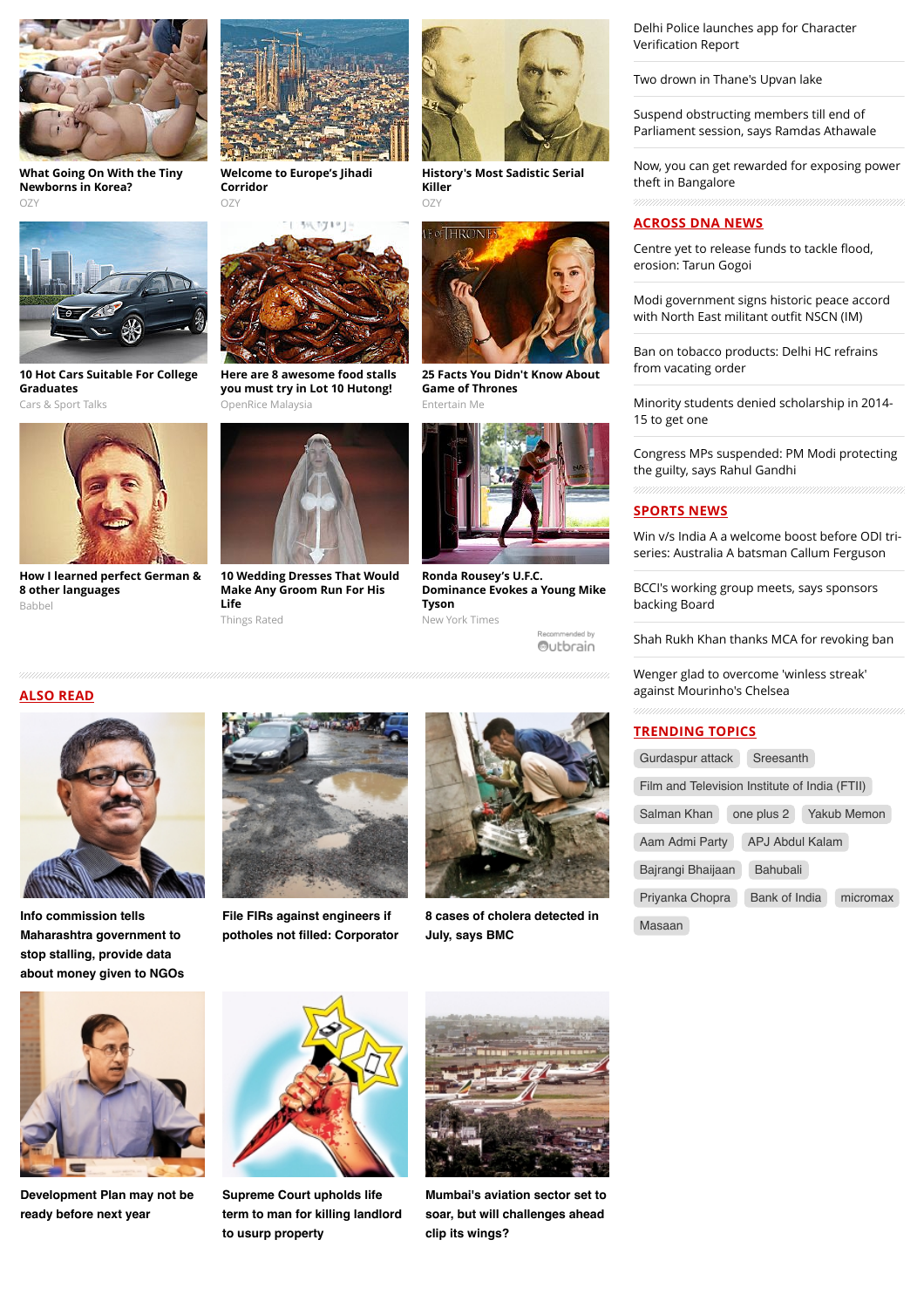## **[MORE STORIES](http://www.dnaindia.com/mumbai)**

#### **LATEST VIDEOS**



**[Watch: Orangutan kisses](http://www.dnaindia.com/world/video-watch-orangutan-kisses-pregnant-woman-s-belly-2109068) pregnant woman's belly**





**[11 lion cubs born in Gir Forest](http://www.dnaindia.com/india/video-11-lion-cubs-born-in-gir-forest-2105493) Canadian groom surprises his [Indian bride by singing 'Tum Hi](http://www.dnaindia.com/world/video-canadian-groom-surprises-his-indian-bride-by-singing-tum-hi-ho-2104831) Ho'**

#### **[NEWS](http://www.dnaindia.com/news)**

Delhi to get State Human Rights [Commission soon, process initiated: CM](http://www.dnaindia.com/india/report-delhi-to-get-state-human-rights-commission-soon-process-initiated-cm-arvind-kejriwal-2110839) Arvind Kejriwal

[Now, Somnath Bharti kicks up row with](http://www.dnaindia.com/delhi/report-now-somnath-bharti-kicks-up-row-with-beautiful-women-remark-2110837) 'beautiful women' remark

[Centre yet to release funds to tackle](http://www.dnaindia.com/india/report-centre-yet-to-release-funds-to-tackle-flood-erosion-tarun-gogoi-2110831) flood, erosion: Tarun Gogoi

[First ever successful heart transplant](http://www.dnaindia.com/mumbai/report-first-ever-successful-heart-transplant-conducted-in-mumbai-thanks-to-efforts-of-police-2110832) conducted in Mumbai thanks to efforts of police

[Modi government signs historic peace](http://www.dnaindia.com/india/report-pm-modi-announces-signing-of-accord-with-north-east-militant-outfit-nscnim-2110737) accord with North East militant outfit NSCN (IM)

#### **[SPORT](http://www.dnaindia.com/sport)**

[Win v/s India A a welcome boost before](http://www.dnaindia.com/sport/report-win-vs-india-a-a-welcome-boost-before-odi-tri-series-australia-a-batsman-callum-ferguson-2110814) ODI tri-series: Australia A batsman Callum Ferguson

[BCCI's working group meets, says](http://www.dnaindia.com/sport/report-bcci-s-working-group-meets-says-sponsors-backing-board-2110771) sponsors backing Board

[Shah Rukh Khan thanks MCA for](http://www.dnaindia.com/sport/report-shah-rukh-khan-thanks-mca-for-revoking-ban-2110703) revoking ban

Wenger glad to overcome 'winless [streak' against Mourinho's Chelsea](http://www.dnaindia.com/sport/report-wenger-glad-to-overcome-winless-streak-against-mourinho-s-chelsea-2110668)

[Aussie batting coach insists batsmen](http://www.dnaindia.com/sport/report-aussie-batting-coach-insists-batsmen-must-toughen-up-ahead-of-fourth-ashes-test-2110666) must 'toughen up' ahead of fourth Ashes Test

#### **[ENTERTAINMENT](http://www.dnaindia.com/entertainment)**

[Ram Gopal Varma terms ban on porn](http://www.dnaindia.com/entertainment/report-ram-gopal-varma-terms-ban-on-porn-websites-in-india-as-regressive-2110747) websites in India as 'regressive'

For the next two years, you will see me [in more performance-oriented cinema:](http://www.dnaindia.com/entertainment/interview-for-the-next-two-years-you-will-see-me-in-more-performance-oriented-cinema-kareena-kapoor-khan-2110753) Kareena Kapoor Khan

[I am a better dad than Anil Kapoor, says](http://www.dnaindia.com/entertainment/interview-i-am-a-better-dad-than-anil-jackie-shroff-2110742) Jackie Shroff

[I have no sense of money: Deepika](http://www.dnaindia.com/entertainment/report-i-have-no-sense-of-money-deepika-padukone-2110738) Padukone

[Bahubali crosses Rs 500 crore at the box](http://www.dnaindia.com/entertainment/report-bahubali-crosses-rs-500-crore-at-the-box-office-2110724) office

#### **[MONEY](http://www.dnaindia.com/money)**

[Uber introduces debit card payment](http://www.dnaindia.com/money/report-uber-introduces-debit-card-payment-2110834)

[Maharashtra FDA gives clean chit to](http://www.dnaindia.com/money/report-maharashtra-fda-gives-clean-chit-to-haldiram-snacks-2110835) Haldiram snacks

Manufacturing associations ask [Government to permit FDI in e-retailing](http://www.dnaindia.com/money/report-manufacturing-associations-ask-government-to-permit-fdi-in-e-retailing-2110829)

[Finance Ministry to hold talkathon on new](http://www.dnaindia.com/money/report-finance-ministry-to-hold-talkathon-on-new-black-money-law-on-tuesday-2110828) black money law on Tuesday

[Centre import 10,000 tonnes onion, asks](http://www.dnaindia.com/money/report-centre-importing-10000-tonnes-onionasks-states-to-curb-hoarding-2110825) states to curb hoarding